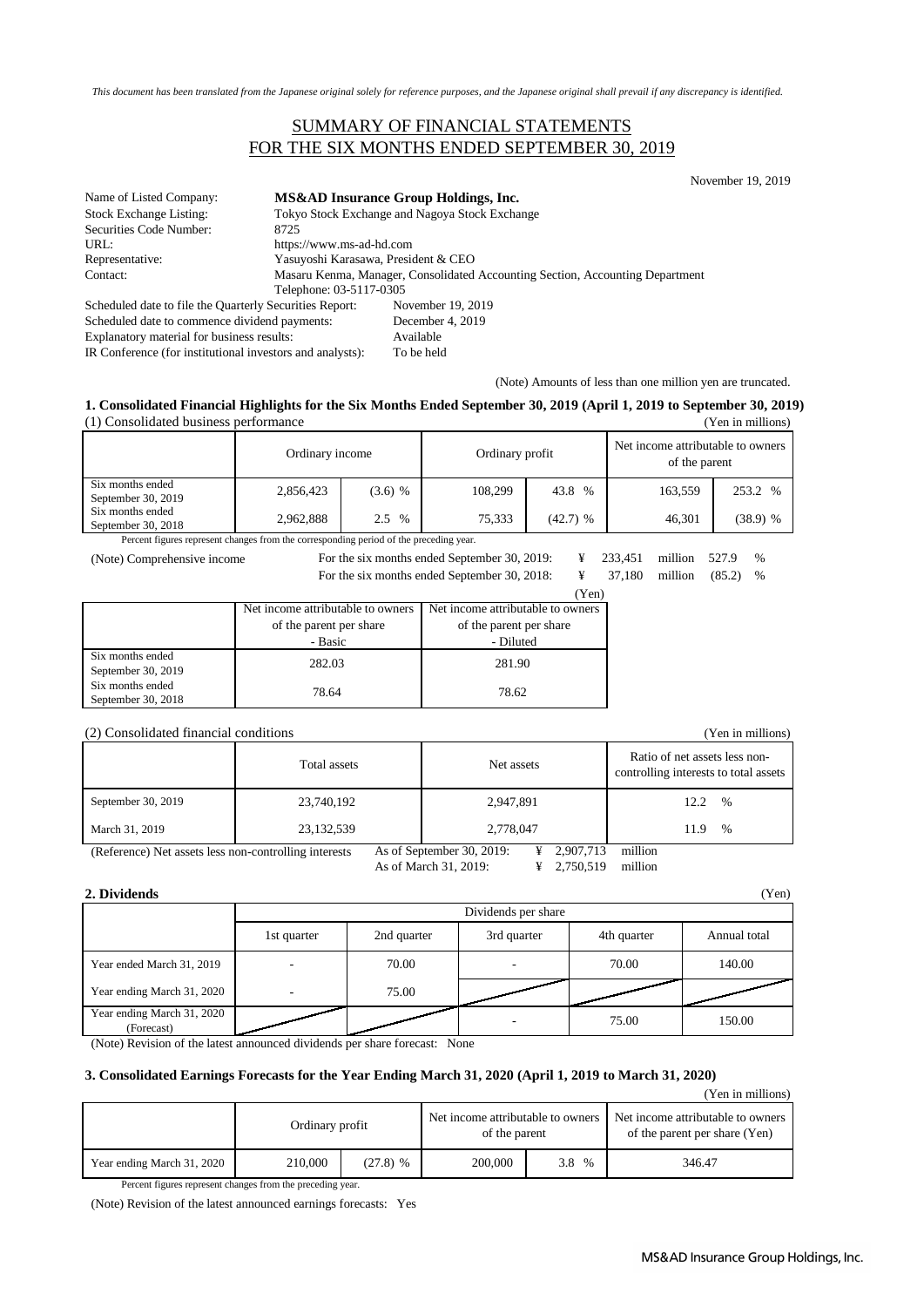#### **\* Notes**

(1) Changes in significant subsidiaries for the period (changes in specified subsidiaries resulting in changes in scope of consolidation): None

### (2) Changes in accounting policies and accounting estimates and restatements

- 1. Changes in accounting policies due to revisions of accounting standards: Yes
- 2. Changes in accounting policies other than above: None
- 3. Changes in accounting estimates: None
- 4. Restatements: None
- (Note) For details, please refer to "Changes in Accounting Policies" on page 7 of the Appendix.

#### (3) Number of shares of issued stock (common stock)

| 1. Number of shares of issued stock (including treasury stock) |                    |
|----------------------------------------------------------------|--------------------|
| As of September 30, 2019:                                      | 593,291,754 shares |
| As of March 31, 2019:                                          | 593,291,754 shares |
| 2. Number of shares of treasury stock                          |                    |
| As of September 30, 2019:                                      | 18,730,737 shares  |
| As of March 31, 2019:                                          | 9,580,005 shares   |
| 3. Average number of shares of outstanding stock               |                    |
| For the six months ended September 30, 2019:                   | 579,930,213 shares |
| For the six months ended September 30, 2018:                   | 588,703,463 shares |

### **\* This report is unaudited.**

### **\* Notes to the earnings forecasts and others**

(1) Any earnings forecasts in this report have been made based on the information available to the Company as of the disclosure date of the report and certain assumptions, and therefore do not guarantee future performance. Actual results may differ substantially from these forecasts depending on various factors. For key assumptions of the earnings forecasts and other relevant information, please refer to "4. Earnings Forecasts" on page 15 of "Explanatory Material for Business Results for the Six Months Ended September 30, 2019". The forecast of consolidated ordinary income for the current fiscal year is not disclosed due to difficulties in calculating reasonable forecast figures stemming from a high susceptibility to natural disasters and market conditions.

(2) The Company made its interim consolidated financial statements for the first half of the fiscal year, as required for specified companies which operate the businesses defined in the Article 17-15 Paragraph 2 of the Cabinet Office Ordinance on Disclosure of Corporate Information, etc.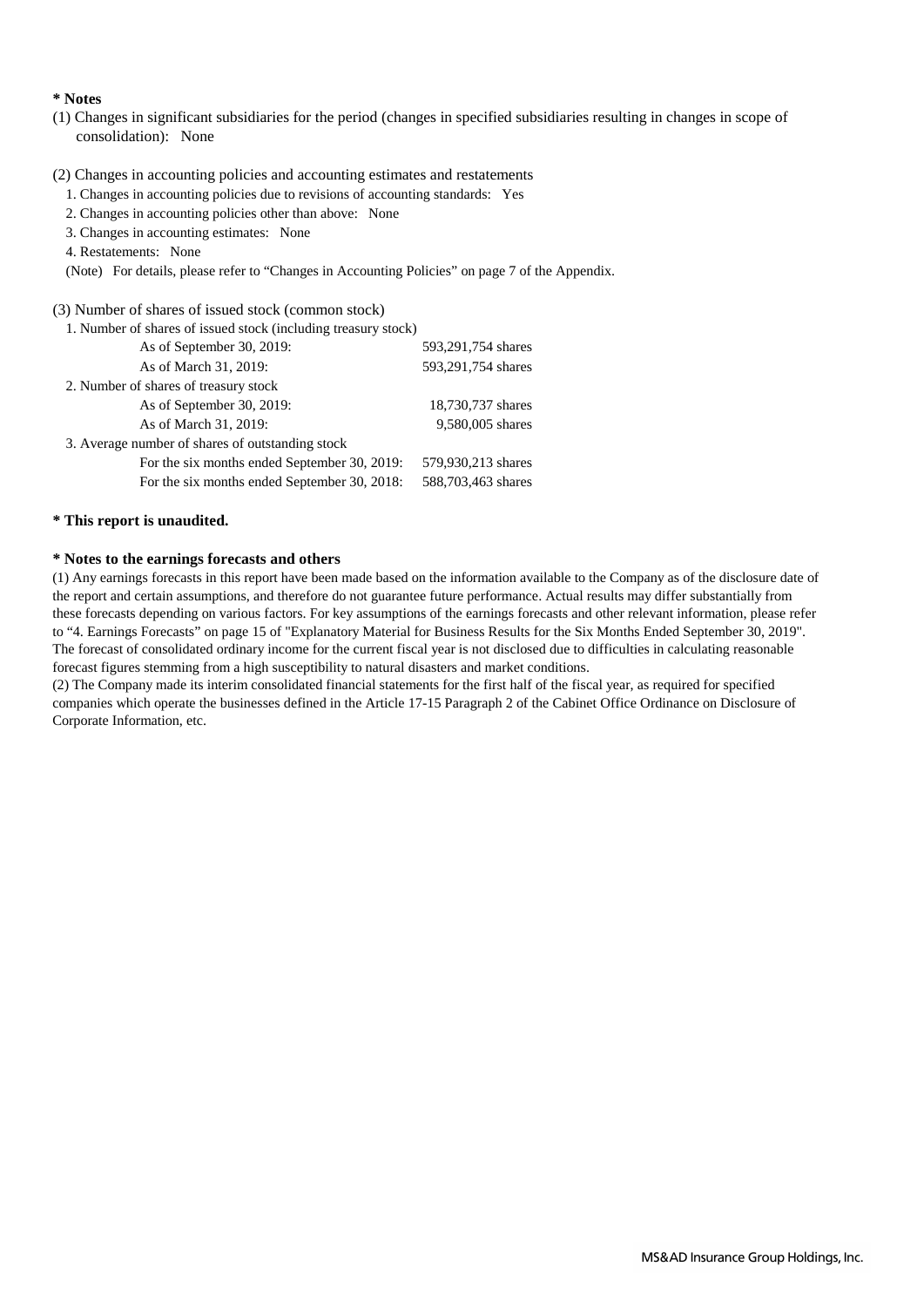## **Contents**

### Page

| <b>Consolidated Financial Statements and Main Notes</b>                              |                |
|--------------------------------------------------------------------------------------|----------------|
|                                                                                      | $\overline{2}$ |
| 2. Consolidated Statements of Income and Comprehensive Income ······················ | $\overline{3}$ |
|                                                                                      | $\overline{5}$ |
|                                                                                      | $\overline{7}$ |
|                                                                                      | $\overline{7}$ |
|                                                                                      |                |
|                                                                                      |                |

### **[Attachment]**

Explanatory Material for Business Results for the Six Months Ended September 30, 2019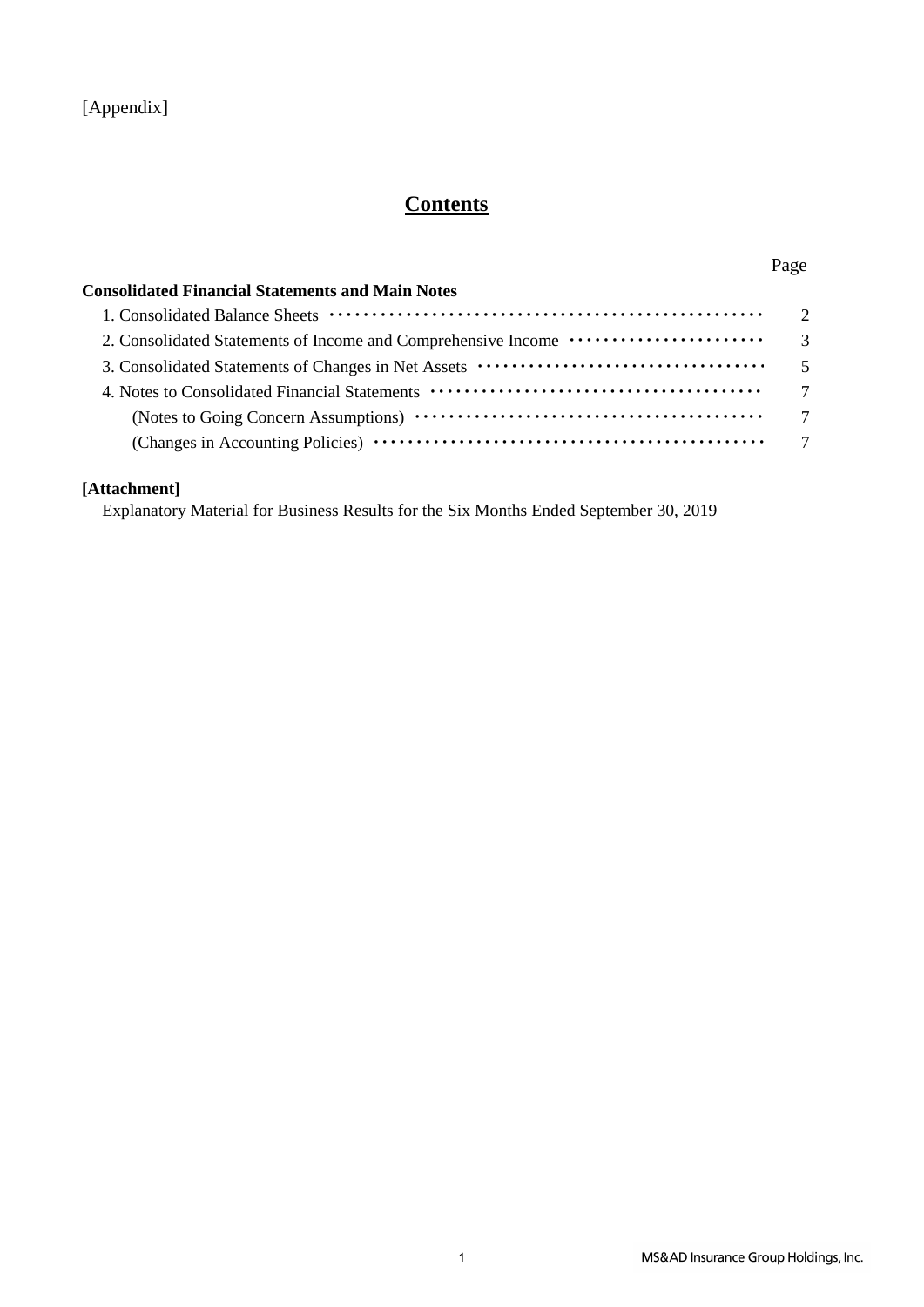## **Consolidated Financial Statements and Main Notes**

## **1. Consolidated Balance Sheets**

|                                                             |                | (Yen in millions)  |
|-------------------------------------------------------------|----------------|--------------------|
|                                                             | March 31, 2019 | September 30, 2019 |
| Assets                                                      |                |                    |
| Cash, deposits and savings                                  | 1,474,306      | 1,629,680          |
| Receivables under resale agreements                         | 472,377        | 452,141            |
| Monetary claims bought                                      | 97,241         | 143,684            |
| Money trusts                                                | 1,544,406      | 1,668,792          |
| Investments in securities                                   | 16,061,871     | 16,340,843         |
| Loans                                                       | 903,006        | 887,392            |
| Tangible fixed assets                                       | 463,356        | 481,355            |
| Intangible fixed assets                                     | 545,450        | 423,841            |
| Other assets                                                | 1,454,825      | 1,558,273          |
| Assets for retirement benefits                              | 30,075         | 29,419             |
| Deferred tax assets                                         | 59,317         | 99,523             |
| Customers' liabilities under acceptances and guarantees     | 35,500         | 34,500             |
| Bad debt reserve                                            | (9,195)        | (9,254)            |
| <b>Total</b> assets                                         | 23, 132, 539   | 23,740,192         |
| Liabilities                                                 |                |                    |
| Policy liabilities:                                         | 17,637,713     | 18,066,017         |
| Outstanding claims                                          | 2,222,637      | 2,199,574          |
| Underwriting reserves                                       | 15,415,076     | 15,866,442         |
| Bonds issued                                                | 659,093        | 809,093            |
| Other liabilities                                           | 1,490,882      | 1,567,910          |
| Liabilities for pension and retirement benefits             | 176,550        | 173,345            |
| Reserve for retirement benefits for officers                | 414            | 368                |
| Accrued bonuses for employees                               | 27,788         | 24,692             |
| Reserve for reorganization by function                      | 6,498          | 1,920              |
| Reserves under the special laws:                            | 173,248        | 87,015             |
| Reserve for price fluctuation                               | 173,248        | 87,015             |
| Deferred tax liabilities                                    | 146,802        | 27,436             |
| Acceptances and guarantees                                  | 35,500         | 34,500             |
| Total liabilities                                           | 20,354,492     | 20,792,300         |
| Net assets                                                  |                |                    |
| Shareholders' equity:                                       |                |                    |
| Common stock                                                | 100,000        | 100,000            |
| Capital surplus                                             | 553,168        | 553,163            |
| Retained earnings                                           | 962,385        | 1,083,089          |
| Treasury stock                                              | (32, 539)      | (64, 408)          |
| Total shareholders' equity                                  | 1,583,013      | 1,671,844          |
| Accumulated other comprehensive income:                     |                |                    |
| Net unrealized gains/(losses) on investments in securities  | 1,273,881      | 1,360,960          |
| Net deferred gains/(losses) on hedges                       | 25,168         | 30,711             |
| Foreign currency translation adjustments                    | (135,992)      | (159,767)          |
| Accumulated actuarial gains/(losses) on retirement benefits | 4,448          | 3,965              |
| Total accumulated other comprehensive income                | 1,167,505      | 1,235,869          |
| Stock acquisition rights                                    | 785            | 1,206              |
| Non-controlling interests                                   | 26,743         | 38,971             |
| Total net assets                                            | 2,778,047      | 2,947,891          |
| Total liabilities and net assets                            | 23,132,539     | 23,740,192         |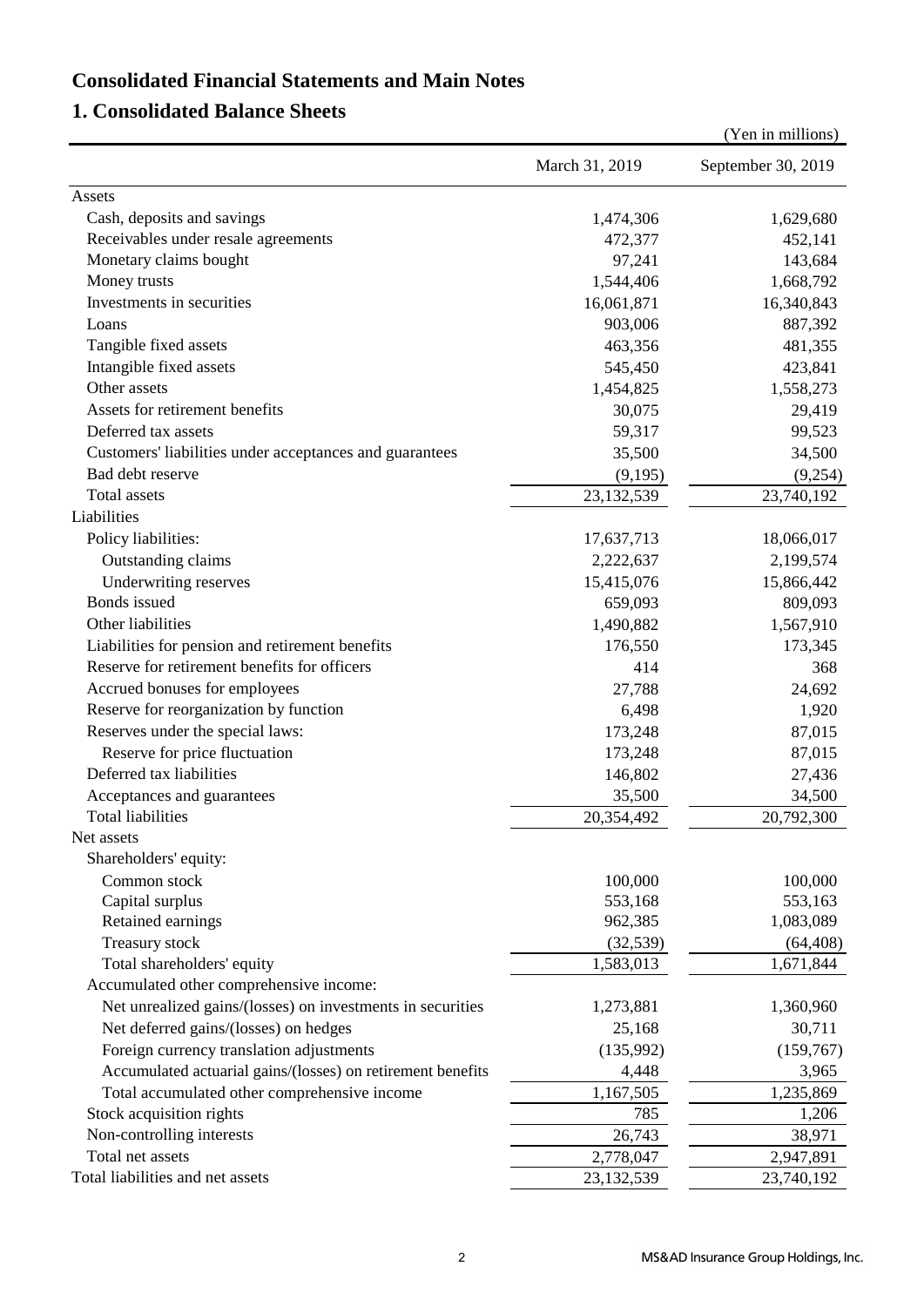# **2. Consolidated Statements of Income and Comprehensive Income**

## **(Consolidated Statements of Income)**

|                                                                      |                    | (Yen in millions)  |
|----------------------------------------------------------------------|--------------------|--------------------|
|                                                                      | Six months ended   | Six months ended   |
|                                                                      | September 30, 2018 | September 30, 2019 |
| Ordinary income:                                                     | 2,962,888          | 2,856,423          |
| Underwriting income:                                                 | 2,604,913          | 2,548,137          |
| Net premiums written                                                 | 1,873,194          | 1,926,832          |
| Deposit premiums from policyholders                                  | 42,390             | 41,926             |
| Investment income on deposit premiums from policyholders             | 20,846             | 20,481             |
| Life insurance premiums                                              | 657,170            | 555,472            |
| Investment income:                                                   | 349,356            | 295,909            |
| Interest and dividends income                                        | 152,580            | 152,446            |
| Investment gains on money trusts                                     | 35,517             | 42,474             |
| Investment gains on trading securities                               | 14,267             | 44,757             |
| Gains on sales of securities                                         | 75,369             | 38,287             |
| Investment gains on separate accounts                                | 71,511             | 37,451             |
| Transfer of investment income on deposit premiums from policyholders | (20, 846)          | (20, 481)          |
| Other ordinary income                                                | 8,618              | 12,376             |
| Ordinary expenses:                                                   | 2,887,554          | 2,748,124          |
| Underwriting expenses:                                               | 2,524,823          | 2,176,569          |
| Net claims paid                                                      | 973,509            | 939,601            |
| Loss adjustment expenses                                             | 85,405             | 86,102             |
| Commissions and collection expenses                                  | 358,393            | 369,128            |
| Maturity refunds to policyholders                                    | 106,676            | 101,371            |
| Life insurance claims                                                | 200,264            | 194,447            |
| Provision for outstanding claims                                     | 169,972            | 62,297             |
| Provision for underwriting reserves                                  | 628,601            | 412,209            |
| Investment expenses:                                                 | 20,832             | 221,733            |
| Investment losses on money trusts                                    | 290                | 28,551             |
| Losses on sales of securities                                        | 6,574              | 3,740              |
| Impairment losses on securities                                      | 2,961              | 7,237              |
| Operating expenses and general and administrative expenses           | 333,159            | 339,896            |
| Other ordinary expenses:                                             | 8,738              | 9,924              |
| Interest expense                                                     | 5,432              | 6,624              |
| Ordinary profit                                                      | 75,333             | 108,299            |
| Extraordinary income:                                                | 411                | 95,830             |
| Gains on sales of fixed assets                                       | 411                | 204                |
| Reversal of reserves under the special laws:                         |                    | 86,233             |
| Reversal of reserve for price fluctuation                            |                    | 86,233             |
| Gains on step acquisitions                                           |                    | 6,587              |
| Gains on change in equity                                            |                    | 2,804              |
| Extraordinary losses:                                                | 12,878             | 176,609            |
| Losses on sales of fixed assets                                      | 756                | 980                |
| Impairment losses on fixed assets                                    | 787                | 175,629            |
| Provision for reserves under the special laws:                       | 8,857              |                    |
| Provision for reserve for price fluctuation                          | 8,857              |                    |
| Losses on reduction of tangible fixed assets                         | 1                  |                    |
| Other extraordinary losses                                           | 2,476              |                    |
| Income before income taxes                                           | 62,866             | 27,519             |
| Income taxes - current                                               | 44,266             | 42,920             |
| Income taxes - deferred                                              | (28, 715)          | (180, 472)         |
| Total income taxes                                                   | 15,551             | (137, 551)         |
| Net income                                                           | 47,315             | 165,071            |
| Net income attributable to non-controlling interests                 | 1,014              | 1,512              |
| Net income attributable to owners of the parent                      | 46,301             | 163,559            |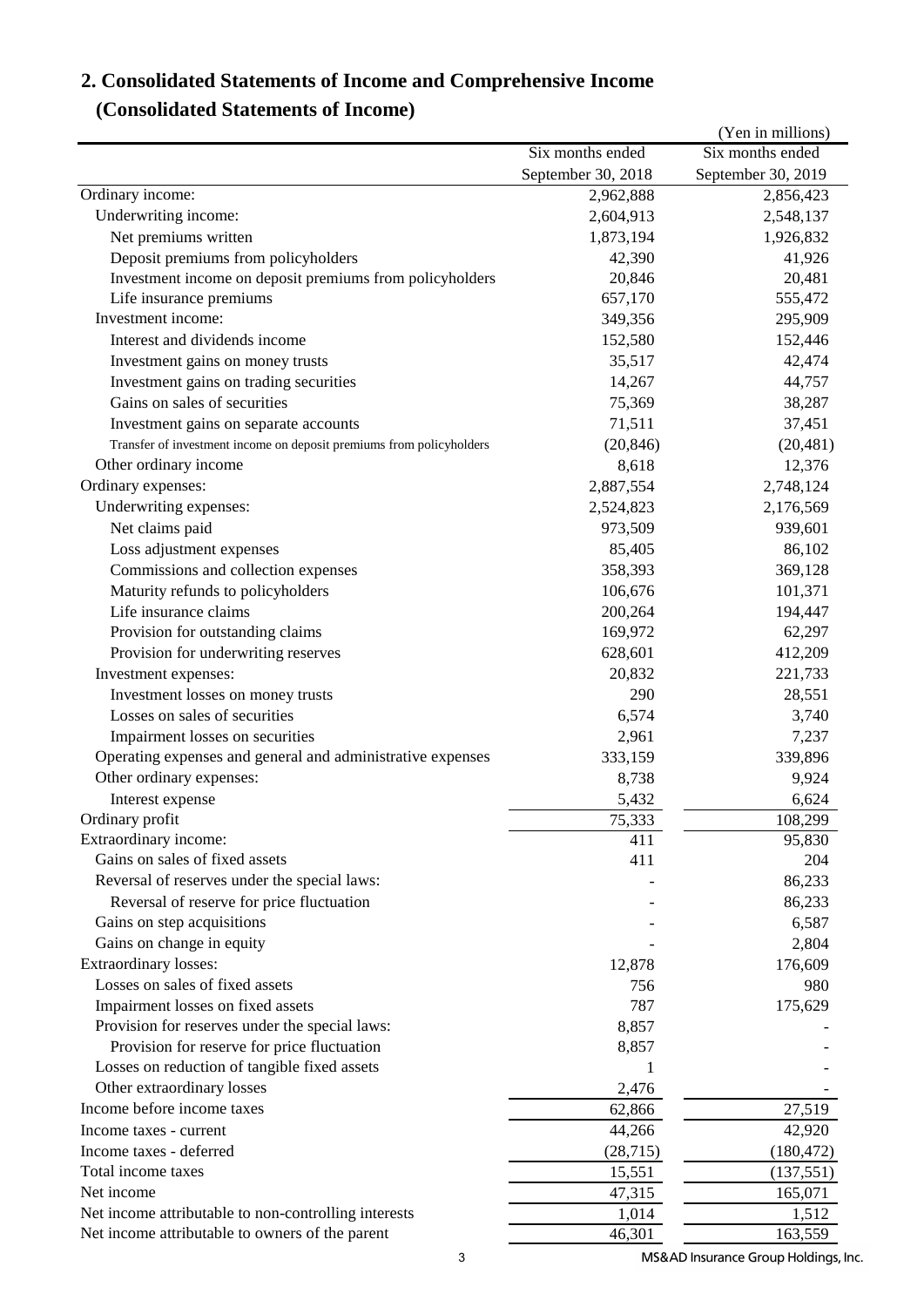|                                                                  |                    | (Yen in millions)  |
|------------------------------------------------------------------|--------------------|--------------------|
|                                                                  | Six months ended   | Six months ended   |
|                                                                  | September 30, 2018 | September 30, 2019 |
| Net income                                                       | 47,315             | 165,071            |
| Other comprehensive income:                                      |                    |                    |
| Net unrealized gains/(losses) on investments in securities       | 59,028             | 67,551             |
| Net deferred gains/(losses) on hedges                            | (1,712)            | 5,165              |
| Foreign currency translation adjustments                         | (47, 651)          | (19, 941)          |
| Accumulated actuarial gains/(losses) on retirement benefits      | 925                | (460)              |
| Share of other comprehensive income of equity method investments | (20, 725)          | 16,065             |
| Total other comprehensive income                                 | (10, 134)          | 68,379             |
| Total comprehensive income                                       | 37,180             | 233,451            |
| Allocation:                                                      |                    |                    |
| Comprehensive income attributable to owners of the parent        | 37,009             | 231,923            |
| Comprehensive income attributable to non-controlling interests   | 171                | 1,528              |

## **(Consolidated Statements of Comprehensive Income)**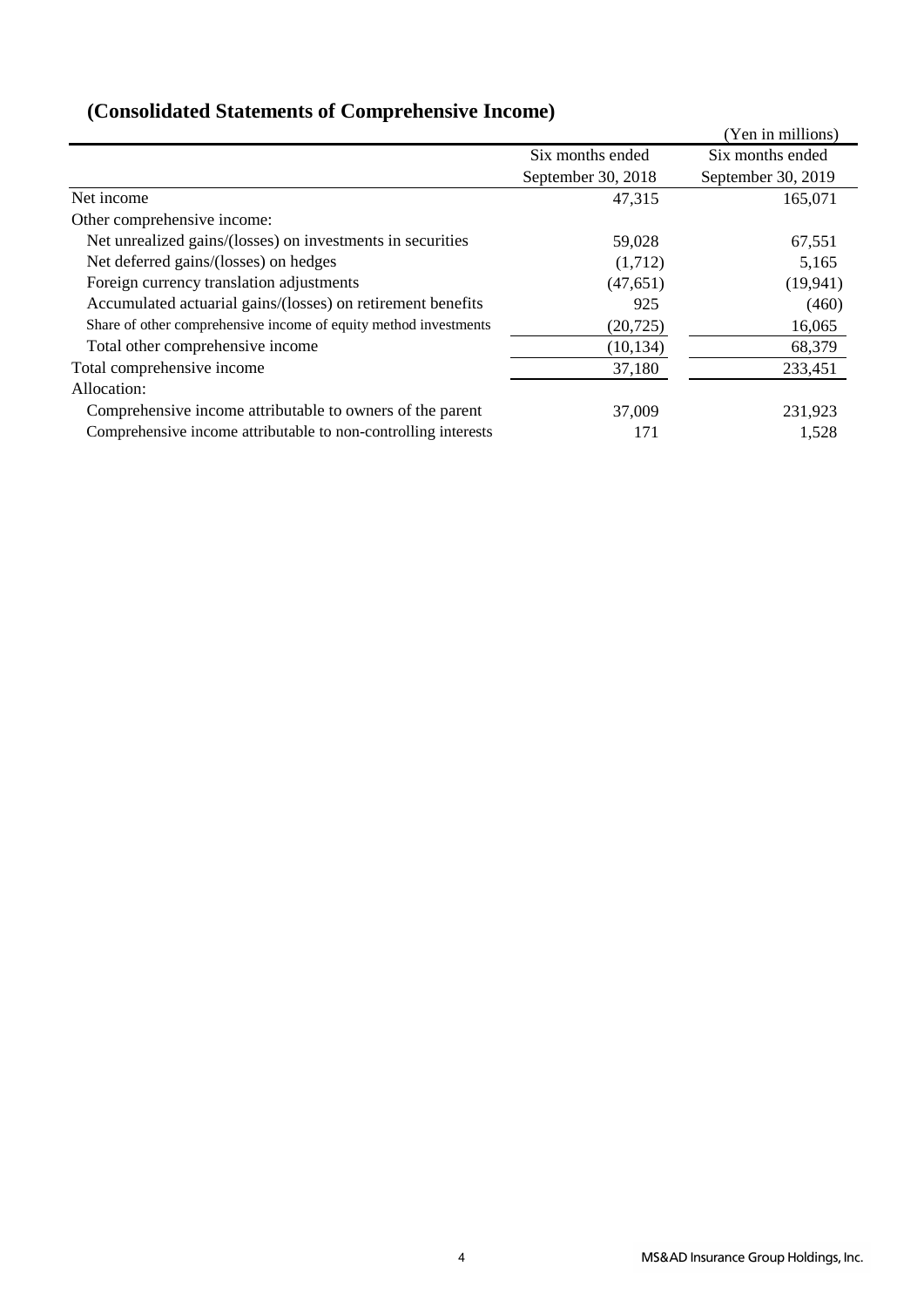## **3. Consolidated Statements of Changes in Net Assets**

### **For the six months ended September 30, 2018 (from April 1, 2018 to September 30, 2018)**

|                                                                                                                            |                      |                 |                   |                | (Yen in millions)             |  |  |
|----------------------------------------------------------------------------------------------------------------------------|----------------------|-----------------|-------------------|----------------|-------------------------------|--|--|
|                                                                                                                            | Shareholders' equity |                 |                   |                |                               |  |  |
|                                                                                                                            | Common stock         | Capital surplus | Retained earnings | Treasury stock | Total shareholders'<br>equity |  |  |
| Beginning balance                                                                                                          | 100,000              | 554,320         | 849,044           | (2,599)        | 1,500,765                     |  |  |
| Cumulative effect of changing<br>accounting policies                                                                       |                      |                 |                   |                |                               |  |  |
| Beginning balance (adjusted)                                                                                               | 100,000              | 554,320         | 849,044           | (2,599)        | 1,500,765                     |  |  |
| Changes for the six months:                                                                                                |                      |                 |                   |                |                               |  |  |
| Dividends paid                                                                                                             |                      |                 | (38, 506)         |                | (38, 506)                     |  |  |
| Net income attributable to<br>owners of the parent                                                                         |                      |                 | 46,301            |                | 46,301                        |  |  |
| Repurchase of treasury stock                                                                                               |                      |                 |                   | (30,005)       | (30,005)                      |  |  |
| Disposal of treasury stock                                                                                                 |                      | 5               |                   | 87             | 93                            |  |  |
| Changes due to merger of<br>consolidated subsidiaries<br>with non-consolidated<br>subsidiaries                             |                      |                 | 1                 |                | 1                             |  |  |
| Changes in the parent's<br>ownership interests in<br>subsidiaries due to<br>transactions with<br>non-controlling interests |                      | (60)            |                   |                | (60)                          |  |  |
| Other                                                                                                                      |                      |                 |                   |                |                               |  |  |
| Net changes of items other<br>than shareholders' equity                                                                    |                      |                 |                   |                |                               |  |  |
| Total changes for the six<br>months                                                                                        | ٠                    | (54)            | 7,796             | (29, 917)      | (22, 176)                     |  |  |
| Ending balance                                                                                                             | 100,000              | 554,265         | 856,841           | (32,517)       | 1,478,589                     |  |  |

|                                                                                                                            | Accumulated other comprehensive income                              |                                             |                                                   |                                                                         |                                                          |                                |                                  |                  |
|----------------------------------------------------------------------------------------------------------------------------|---------------------------------------------------------------------|---------------------------------------------|---------------------------------------------------|-------------------------------------------------------------------------|----------------------------------------------------------|--------------------------------|----------------------------------|------------------|
|                                                                                                                            | Net unrealized<br>gains/(losses)<br>on investments<br>in securities | Net deferred<br>gains/(losses)<br>on hedges | Foreign<br>currency<br>translation<br>adjustments | Accumulated<br>actuarial<br>gains/(losses)<br>on retirement<br>benefits | Total<br>accumulated<br>other<br>comprehensive<br>income | Stock<br>acquisition<br>rights | Non-<br>controlling<br>interests | Total net assets |
| Beginning balance                                                                                                          | 1,487,258                                                           | 20,043                                      | (66, 274)                                         | (679)                                                                   | 1,440,346                                                | 566                            | 26,709                           | 2,968,387        |
| Cumulative effect of changing<br>accounting policies                                                                       |                                                                     |                                             |                                                   |                                                                         |                                                          |                                |                                  |                  |
| Beginning balance (adjusted)                                                                                               | 1,487,258                                                           | 20,043                                      | (66, 274)                                         | (679)                                                                   | 1,440,346                                                | 566                            | 26,709                           | 2,968,387        |
| Changes for the six months:                                                                                                |                                                                     |                                             |                                                   |                                                                         |                                                          |                                |                                  |                  |
| Dividends paid                                                                                                             |                                                                     |                                             |                                                   |                                                                         |                                                          |                                |                                  | (38, 506)        |
| Net income attributable to<br>owners of the parent                                                                         |                                                                     |                                             |                                                   |                                                                         |                                                          |                                |                                  | 46,301           |
| Repurchase of treasury stock                                                                                               |                                                                     |                                             |                                                   |                                                                         |                                                          |                                |                                  | (30,005)         |
| Disposal of treasury stock                                                                                                 |                                                                     |                                             |                                                   |                                                                         |                                                          |                                |                                  | 93               |
| Changes due to merger of<br>consolidated subsidiaries<br>with non-consolidated<br>subsidiaries                             |                                                                     |                                             |                                                   |                                                                         |                                                          |                                |                                  | 1                |
| Changes in the parent's<br>ownership interests in<br>subsidiaries due to<br>transactions with<br>non-controlling interests |                                                                     |                                             |                                                   |                                                                         |                                                          |                                |                                  | (60)             |
| Other                                                                                                                      |                                                                     |                                             |                                                   |                                                                         |                                                          |                                |                                  |                  |
| Net changes of items other<br>than shareholders' equity                                                                    | 47,278                                                              | (1,756)                                     | (55,780)                                          | 966                                                                     | (9,291)                                                  | 218                            | (171)                            | (9,244)          |
| Total changes for the six<br>months                                                                                        | 47,278                                                              | (1,756)                                     | (55,780)                                          | 966                                                                     | (9,291)                                                  | 218                            | (171)                            | (31, 420)        |
| Ending balance                                                                                                             | 1,534,536                                                           | 18,286                                      | (122, 054)                                        | 286                                                                     | 1,431,055                                                | 785                            | 26,537                           | 2,936,966        |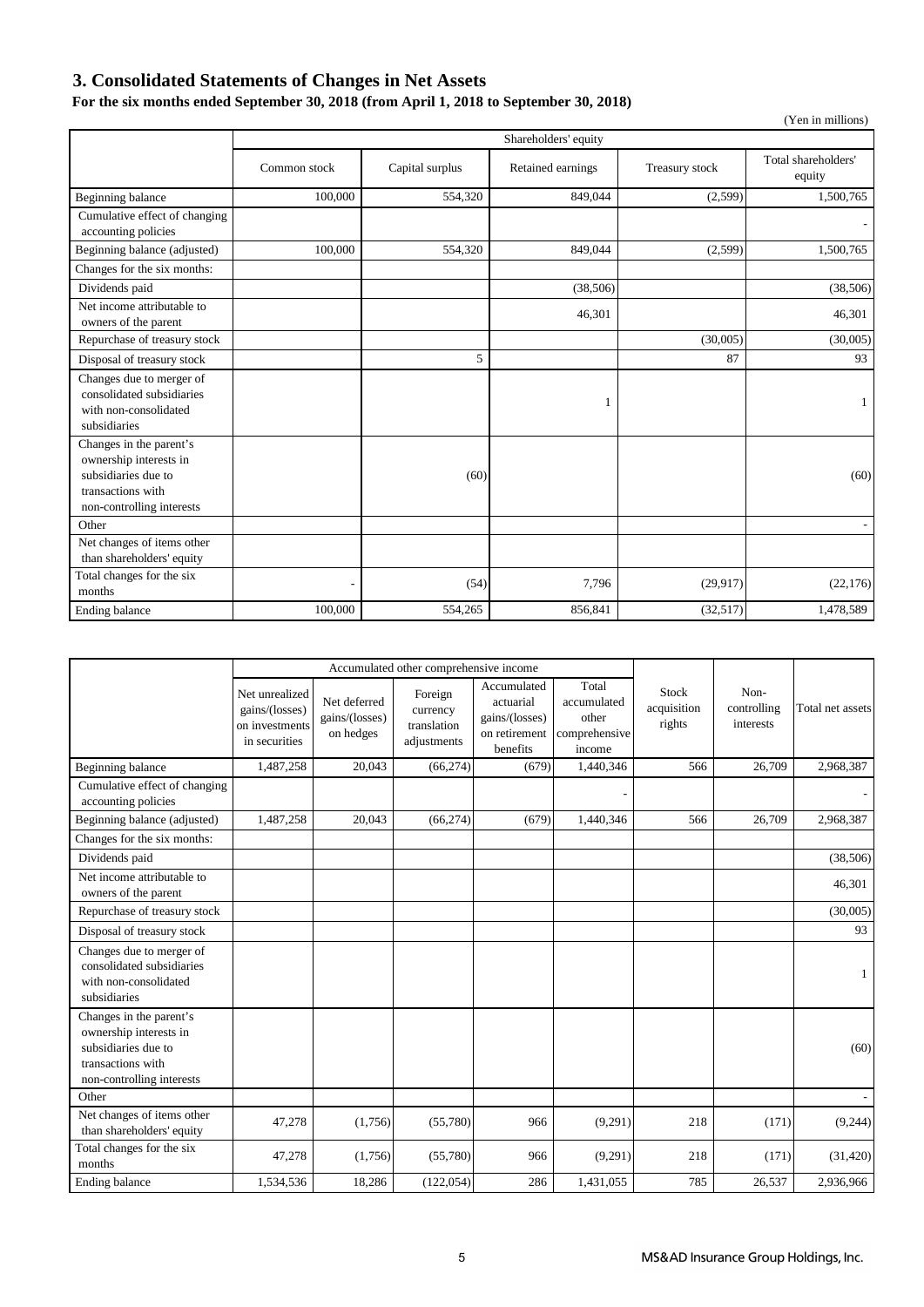### **For the six months ended September 30, 2019 (from April 1, 2019 to September 30, 2019)**

| (Yen in millions)                                                                                                          |                          |                 |                   |                |                               |  |  |  |
|----------------------------------------------------------------------------------------------------------------------------|--------------------------|-----------------|-------------------|----------------|-------------------------------|--|--|--|
|                                                                                                                            | Shareholders' equity     |                 |                   |                |                               |  |  |  |
|                                                                                                                            | Common stock             | Capital surplus | Retained earnings | Treasury stock | Total shareholders'<br>equity |  |  |  |
| Beginning balance                                                                                                          | 100,000                  | 553,168         | 962,385           | (32, 539)      | 1,583,013                     |  |  |  |
| Cumulative effect of changing<br>accounting policies                                                                       |                          |                 | (942)             |                | (942)                         |  |  |  |
| Beginning balance (adjusted)                                                                                               | 100,000                  | 553,168         | 961,442           | (32, 539)      | 1,582,070                     |  |  |  |
| Changes for the six months:                                                                                                |                          |                 |                   |                |                               |  |  |  |
| Dividends paid                                                                                                             |                          |                 | (40, 859)         |                | (40, 859)                     |  |  |  |
| Net income attributable to<br>owners of the parent                                                                         |                          |                 | 163,559           |                | 163,559                       |  |  |  |
| Repurchase of treasury stock                                                                                               |                          |                 |                   | (31,994)       | (31,994)                      |  |  |  |
| Disposal of treasury stock                                                                                                 |                          | (5)             |                   | 126            | 120                           |  |  |  |
| Changes due to merger of<br>consolidated subsidiaries<br>with non-consolidated<br>subsidiaries                             |                          |                 |                   |                |                               |  |  |  |
| Changes in the parent's<br>ownership interests in<br>subsidiaries due to<br>transactions with<br>non-controlling interests |                          |                 |                   |                |                               |  |  |  |
| Other                                                                                                                      |                          |                 | (1,052)           |                | (1,052)                       |  |  |  |
| Net changes of items other<br>than shareholders' equity                                                                    |                          |                 |                   |                |                               |  |  |  |
| Total changes for the six<br>months                                                                                        | $\overline{\phantom{a}}$ | (5)             | 121,647           | (31, 868)      | 89,773                        |  |  |  |
| Ending balance                                                                                                             | 100,000                  | 553,163         | 1,083,089         | (64, 408)      | 1,671,844                     |  |  |  |

|                                                                                                                            | Accumulated other comprehensive income                              |                                             |                                                   |                                                                         |                                                          |                                |                                  |                  |
|----------------------------------------------------------------------------------------------------------------------------|---------------------------------------------------------------------|---------------------------------------------|---------------------------------------------------|-------------------------------------------------------------------------|----------------------------------------------------------|--------------------------------|----------------------------------|------------------|
|                                                                                                                            | Net unrealized<br>gains/(losses)<br>on investments<br>in securities | Net deferred<br>gains/(losses)<br>on hedges | Foreign<br>currency<br>translation<br>adjustments | Accumulated<br>actuarial<br>gains/(losses)<br>on retirement<br>benefits | Total<br>accumulated<br>other<br>comprehensive<br>income | Stock<br>acquisition<br>rights | Non-<br>controlling<br>interests | Total net assets |
| Beginning balance                                                                                                          | 1,273,881                                                           | 25,168                                      | (135,992)                                         | 4,448                                                                   | 1,167,505                                                | 785                            | 26,743                           | 2,778,047        |
| Cumulative effect of changing<br>accounting policies                                                                       |                                                                     |                                             |                                                   |                                                                         |                                                          |                                |                                  | (942)            |
| Beginning balance (adjusted)                                                                                               | 1,273,881                                                           | 25,168                                      | (135,992)                                         | 4,448                                                                   | 1,167,505                                                | 785                            | 26,743                           | 2,777,104        |
| Changes for the six months:                                                                                                |                                                                     |                                             |                                                   |                                                                         |                                                          |                                |                                  |                  |
| Dividends paid                                                                                                             |                                                                     |                                             |                                                   |                                                                         |                                                          |                                |                                  | (40, 859)        |
| Net income attributable to<br>owners of the parent                                                                         |                                                                     |                                             |                                                   |                                                                         |                                                          |                                |                                  | 163,559          |
| Repurchase of treasury stock                                                                                               |                                                                     |                                             |                                                   |                                                                         |                                                          |                                |                                  | (31,994)         |
| Disposal of treasury stock                                                                                                 |                                                                     |                                             |                                                   |                                                                         |                                                          |                                |                                  | 120              |
| Changes due to merger of<br>consolidated subsidiaries<br>with non-consolidated<br>subsidiaries                             |                                                                     |                                             |                                                   |                                                                         |                                                          |                                |                                  |                  |
| Changes in the parent's<br>ownership interests in<br>subsidiaries due to<br>transactions with<br>non-controlling interests |                                                                     |                                             |                                                   |                                                                         |                                                          |                                |                                  |                  |
| Other                                                                                                                      |                                                                     |                                             |                                                   |                                                                         |                                                          |                                |                                  | (1,052)          |
| Net changes of items other<br>than shareholders' equity                                                                    | 87,079                                                              | 5,542                                       | (23, 774)                                         | (482)                                                                   | 68,363                                                   | 421                            | 12,227                           | 81,013           |
| Total changes for the six<br>months                                                                                        | 87,079                                                              | 5,542                                       | (23, 774)                                         | (482)                                                                   | 68,363                                                   | 421                            | 12,227                           | 170,787          |
| Ending balance                                                                                                             | 1,360,960                                                           | 30,711                                      | (159, 767)                                        | 3,965                                                                   | 1,235,869                                                | 1,206                          | 38,971                           | 2,947,891        |